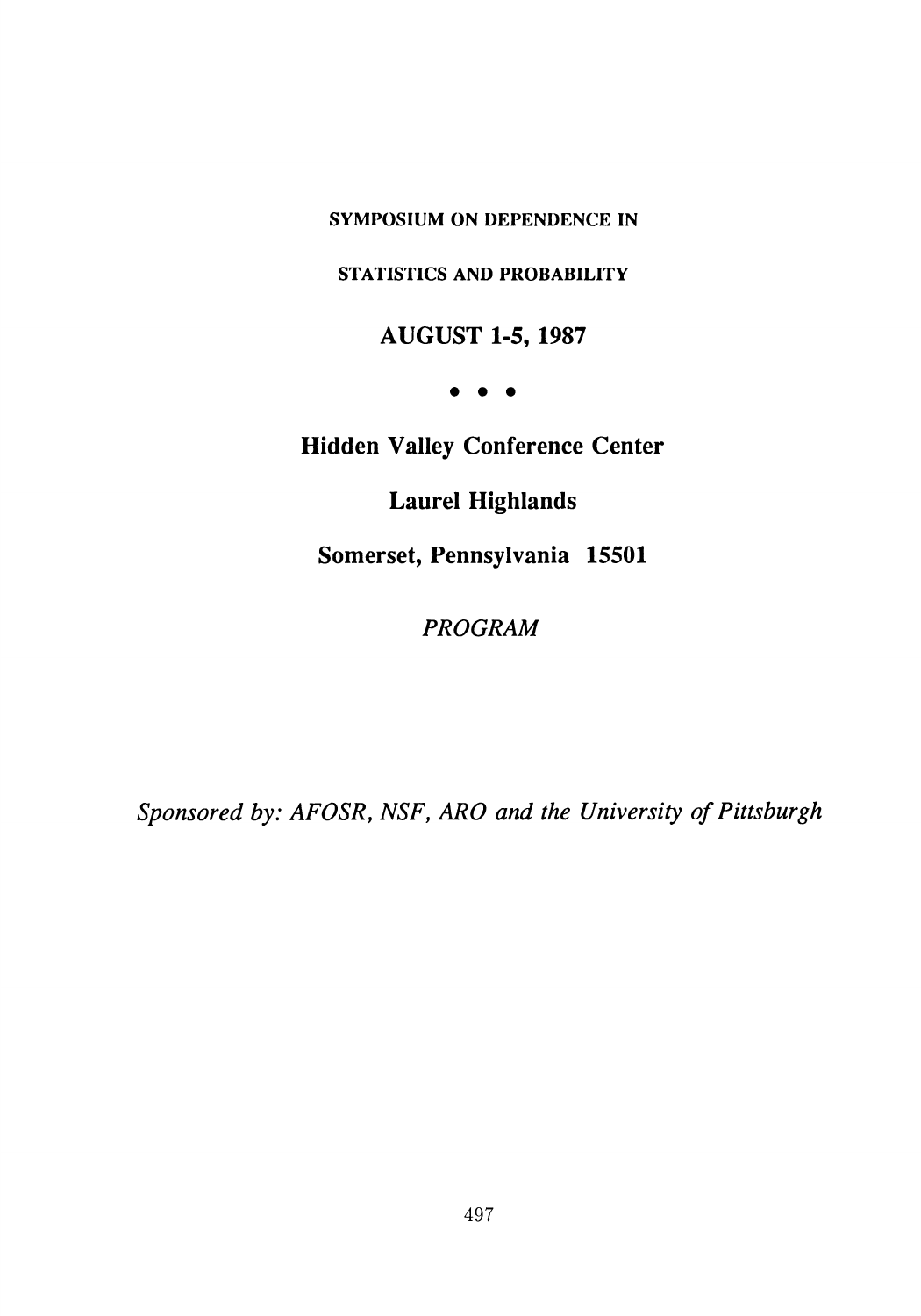**- 2 -**

# **SYMPOSIUM ON DEPENDENCE IN STATISTICS AND PROBABILITY August 1-5, 1987**

This research symposium focuses on the theory and applications of positive and negative dependence. The four basic areas to be examined are: (a) modeling foundations in monotone dependence; (b) applications to probability theory, reliability theory, mathematical statistics and other areas; (c) statistical issues arising from monotone dependence considerations; and (d) relationships of monotone dependence concepts to other statistical concepts.

# **CONFERENCE ORGANIZERS**

H. W. Block A. R. Sampson T. H. Savits

# **LOCAL ARRANGEMENTS**

**D.** Stoffer D. Chhetry Z. Fang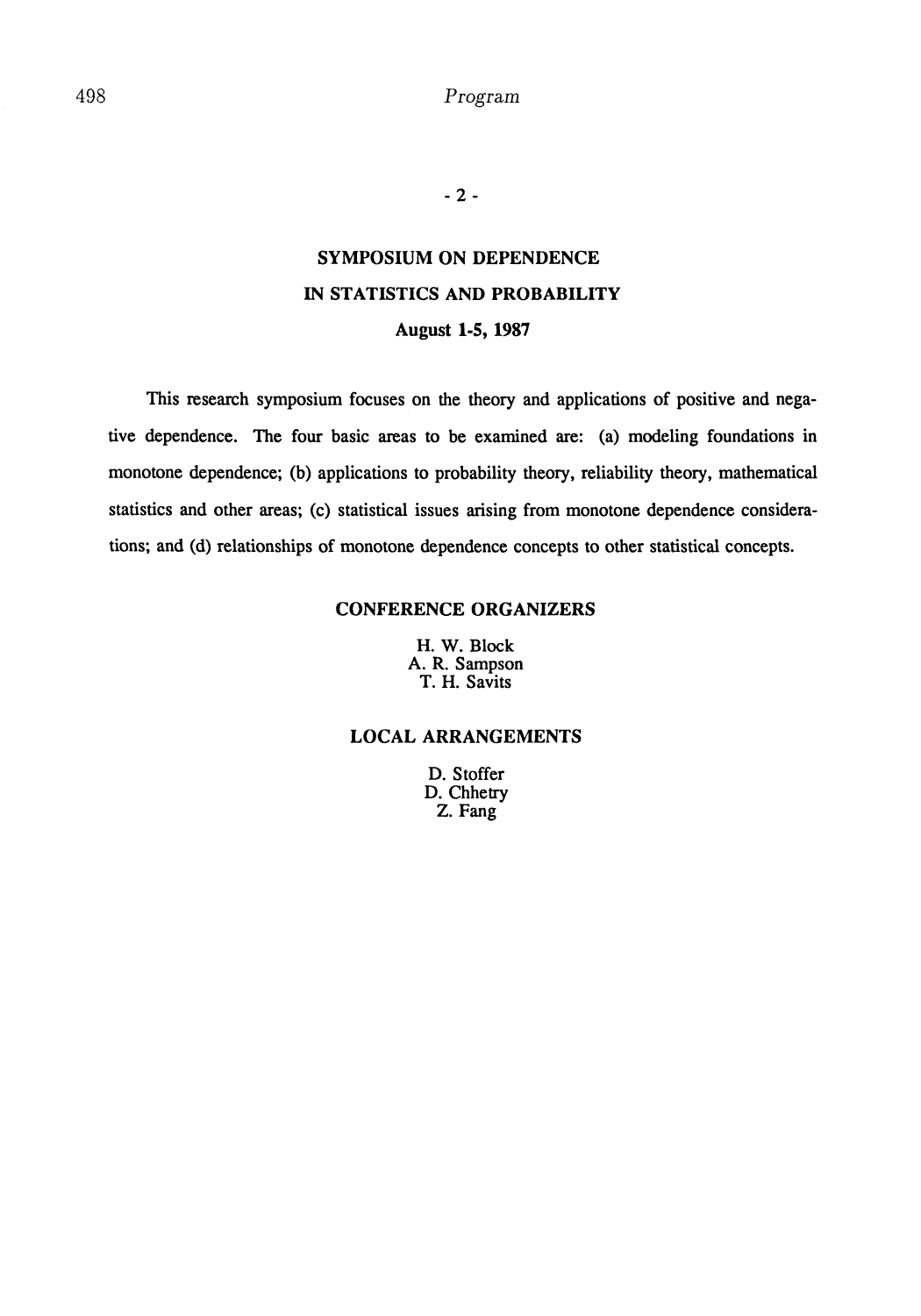**- 3 -**

### **SATURDAY, AUGUST 1**

| $1:00-4:00$ p.m. | Reception (Room 4)                                        |  |  |
|------------------|-----------------------------------------------------------|--|--|
| $4:00-5:30$ p.m. | Dependence Concepts, I (Rooms 1 and 2)                    |  |  |
|                  | <i>Chair:</i> Thomas H. Savits, University of Pittsburgh, |  |  |

**Henry W. Block,** University of Pittsburgh, "Dependence in probability and statistics."

**Devendra Chhetry** and **Allan R. Sampson\*,** University of Pittsburgh, "A projection decomposition for bivariate discrete probability distributions."

**Henry W. Block, Devendra Chhetry\*, Zhaoben Fang\*,** and **Allan R. Sampson,** University of Pittsburgh, "Partial orderings on permutations and dependence orderings on bivariate distributions."

6:30-8:00 p.m. DINNER (Room 4)

8:00 p.m. CONFERENCE PARTY (Four Seasons Lounge)

### SUNDAY, **AUGUST** 2

- 8:15 9:15 a.m. CONTINENTAL BREAKFAST (Balcony off Rooms 1 and 2) 9:15 - 9:30 a.m. OPENING (Rooms 1 and 2) **Jack E. Freeman,** Executive Vice President, University of Pittsburgh
- 9:30 -11:00 a.m. *Modeling Multivariate Distributions* (Rooms 1 and 2) Chair: **Frank Proschan,** Florida State University

**Albert Marshall,** University of British Columbia and **Ingram Olkin\*,** Stanford University, "Modeling multivariate distributions."

**Albert Marshall\*,** University of British Columbia and **Ingram Olkin,** Stanford University, "Families of multivariate distributions."

11:00-12:00 Noon *Multivariate Statistical Models* (Rooms 1 and 2) Chair: **Naftali Langberg,** University of Pittsburgh and Haifa University, Israel

**Takemi Yanagimoto,** Institute of Statistical Mathematics, Toyko, "Positive dependence in statistical models and other notions."

**G. P. Patil,** Pennsylvania State University and Harvard University, "Dependence perspectives of bivariate distributions arising in encountered data, joint toxicity assessment, and bivariate exponential extensions."

| $12:00-1:30$ p.m. | LUNCH (Room 4)                                    |
|-------------------|---------------------------------------------------|
| $1:30-3:00$ p.m.  | Life Testing (Rooms 1 and 2)                      |
|                   | Chair: Morris DeGroot, Carnegie-Mellon University |

**Nozer Singpurwalla\*,** and **Mark Youngren,** George Washington University, "Multivariate distributions for the life lengths of items sharing a common (fixed or varying) environment."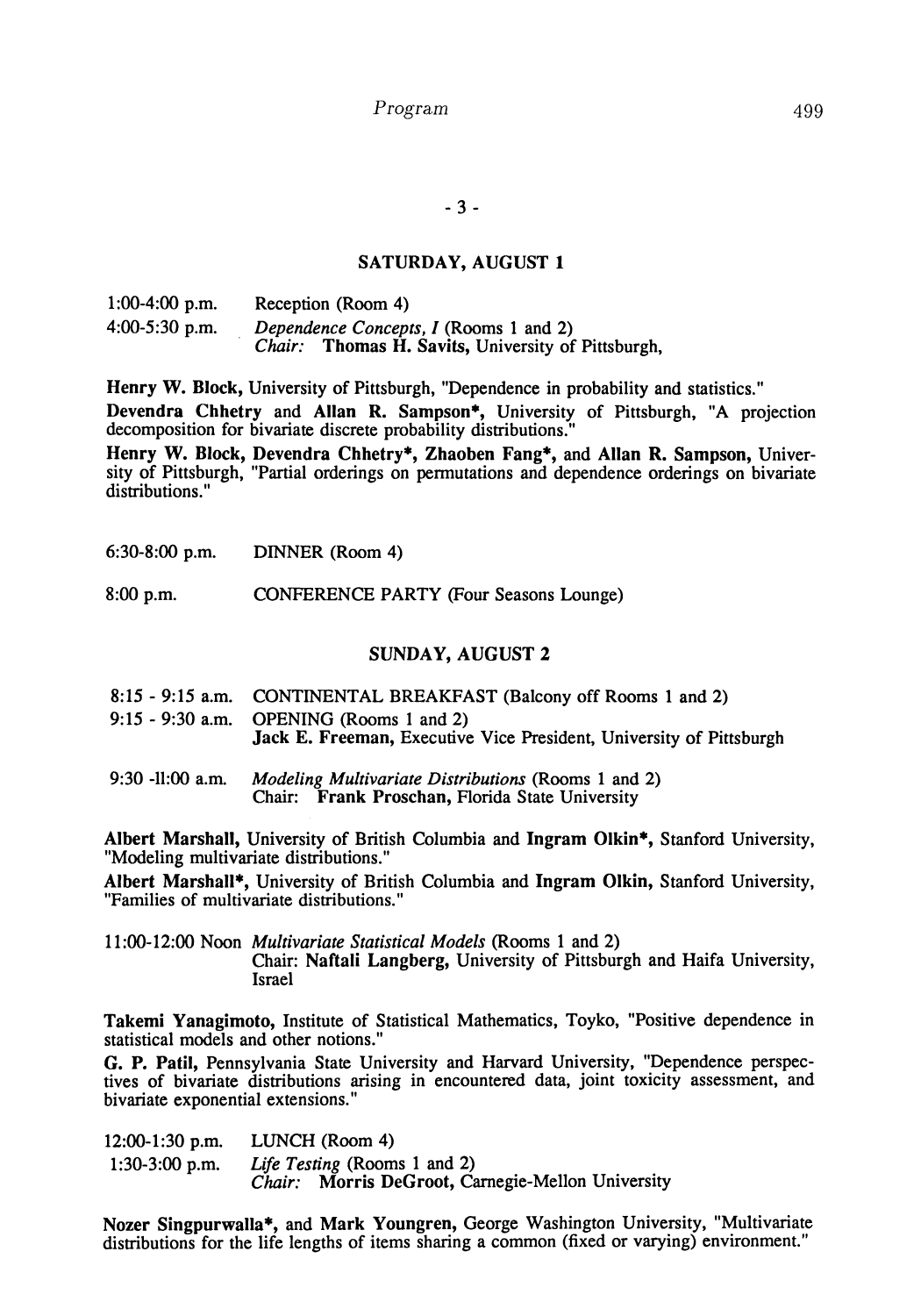**- 4 -**

**Myles Hollander\*,** Florida State University, **Frank Proschan,** Florida State University, and James **Sconing,** University of Iowa. "Information, censoring, and dependence."

**Nancy Flournoy,** University of Washington, "Bivariate Markov chains."

| $3:00-3:30$ p.m. | BREAK (Balcony off Rooms 1 and 2)                                                                                           |
|------------------|-----------------------------------------------------------------------------------------------------------------------------|
| $3:30-5:30$ p.m. | Dependence and Bivariate Discrete Distributions (Rooms 1 and 2)<br><i>Chair:</i> Allan R. Sampson, University of Pittsburgh |

**Harry Joe,** University of British Columbia, "Relative entropy measures of multivariate dependence.'

Marco Scarsini, Stanford University and Universitá di Parma, "An ordering of dependence." **True T. Nguyen,** Bowling Green State University, "Complete dependence and a characterization of random variables with normal distributions."

**Mei-Ling Ting Lee,** Boston University, "Some cross-product difference statistics and a test for trends in ordered contingency tables."

**Allan R. Sampson,** University of Pittsburgh, and **Lyn Whitaker\*,** University of California, Santa Barbara, "Estimation of multivariate distributions under stochastic ordering."

3:30-5:30 p.m. *Probability and Dependence Chair:* **Joel Greenhouse,** Carnegie-Mellon University

**A. Larry Wright,** University of Arizona, "Associated processes: results and conjectures."

**E. G. Enns,** University of Calgary, "Dependence relationships for chords through a convex body generated from within an embedded convex body."

Jürg Hüsler, University of Bern, "Multivariate extreme values of nonstationary sequences." **Nicholas Longford,** Educational Testing Service, "Multivariate exponential and geometric distributions derived from hitting times in Markov processes."

7:00-9:30 p.m. BANQUET (Family Entertainment) (Room 4) 9:30-12:00 p.m. INFORMAL GATHERING (Four Seasons Lounge)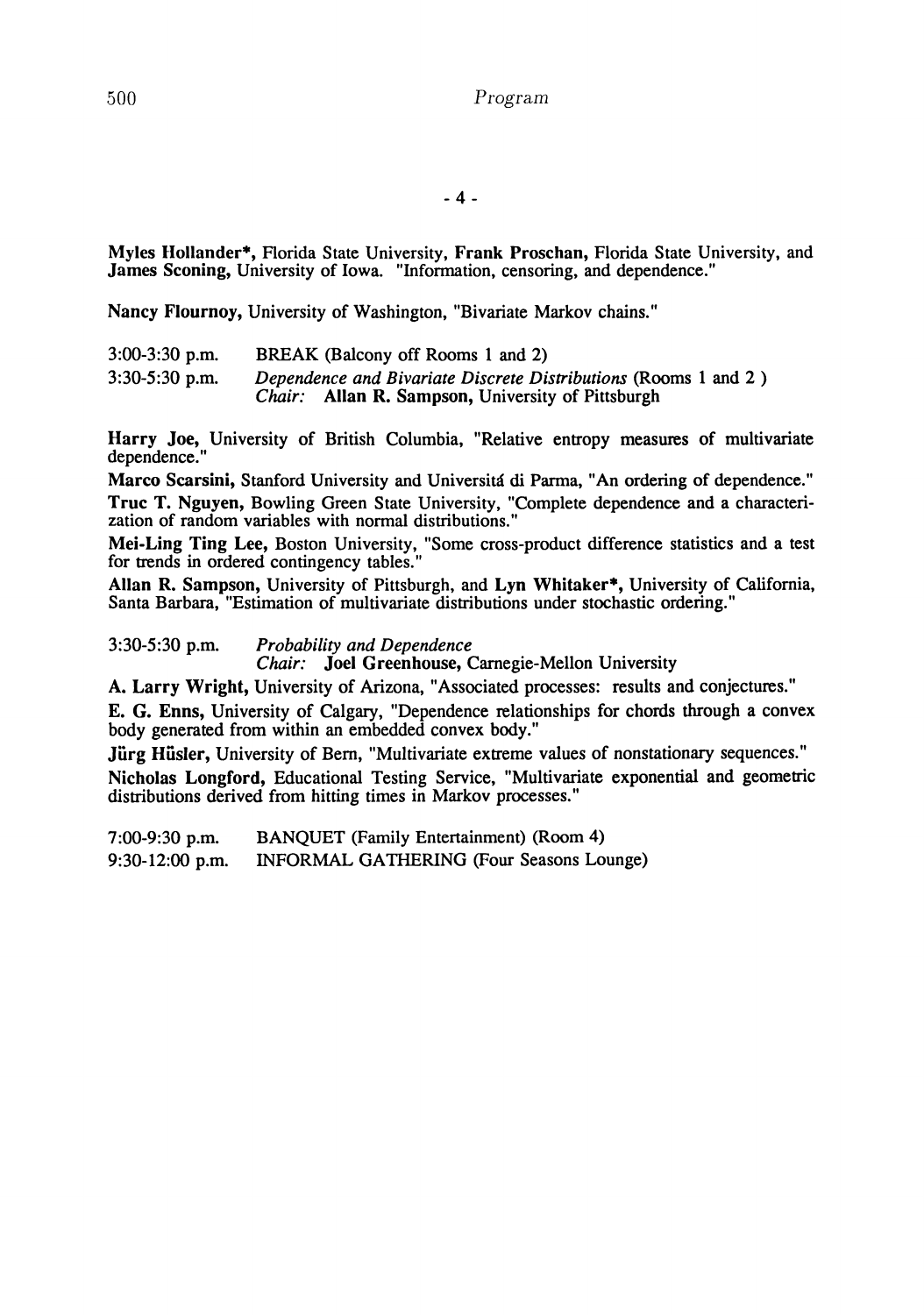# **MONDAY, AUGUST 3**

### 7:30-8:30 a.m. CONTINENTAL BREAKFAST (Patio outside of Room 4) 8:30-9:45 a.m. *Coincidence Probabilities and Inequalities* (Rooms 1 and 2) *Chair:* **Henry W. Block,** University of Pittsburgh

**Samuel Karlin,** Stanford University, "Coincidence probabilities and applications to combinatorics."

**L. D. Brown,** Cornell University and **Yosef Rinott,\*** Hebrew University, "Inequalities for multivariate infinitely divisible processes."

10:15-11:45 a.m. *Processes in Reliability Maintenance* (Rooms 1 and 2) *Chair:* **Brian Woodruff, AFOSR**

**Henry W. Block,** University of Pittsburgh, **Naftali A. Langberg,** Haifa University, and Thomas H. Savits<sup>\*</sup>, University of Pittsburgh, "Stochastic comparisons for some repair models."

**E. Arjas\*,** University of Oulu and **I. Norros,** University of Helsinki, "Should minimal repair depend on information?"

**M. Abdel-Hameed,** Kuwait University, "Inspection and maintenance policies of devices subject to deterioration."

10:00-11:45 a.m. *Sequential and Nonparametric Analysis* (Room 3) *Chair:* **Bimal Sinha,** University of Maryland, Baltimore

**Joseph Glaz,** University of Connecticut, "Approximating the distribution of sums of random variables with applications to group sequential test and scan statistics.

**James R. Kenyon,** University of Southern Maine, "Calculating improved bounds and approximations for sequential testing procedures."

**Z. Govindarajulu,** University of Kentucky, "Robustness of Mann-Whitney-Wilcoxon test to dependence in the variables."

**Pablo Salzberg,** University of the Sacred Heart, "On the independence between polynomials in a multinormal random variable."

11:45-l:45 p.m. POOLSIDE BARBEQUE

1:45-3:15 p.m. *Majorization and Orderings* (Rooms 1 and 2) *Chair:* **Robert L. Launer,** ARO

**Persi Diaconis,** Stanford University, and **Michael D. Perlman\*,** University of Washington, "Bounds for tail probabilities of linear combinations of independent gamma random variables."

**Wai Chan,** Ohio State University, **Frank Proschan,** Florida State University, and **Jayaram Sethuraman\*,** Florida State University, "Convex ordering among functions with applications to reliability and mathematical statistics."

**Arthur Cohen\*** and **Harold B. Sackrowitz,** Rutgers University, "Unbiasedness of tests of homogeneity when alternatives are ordered."

3:15-3:45 p.m. BREAK (Balcony outside of Rooms 1 and 2)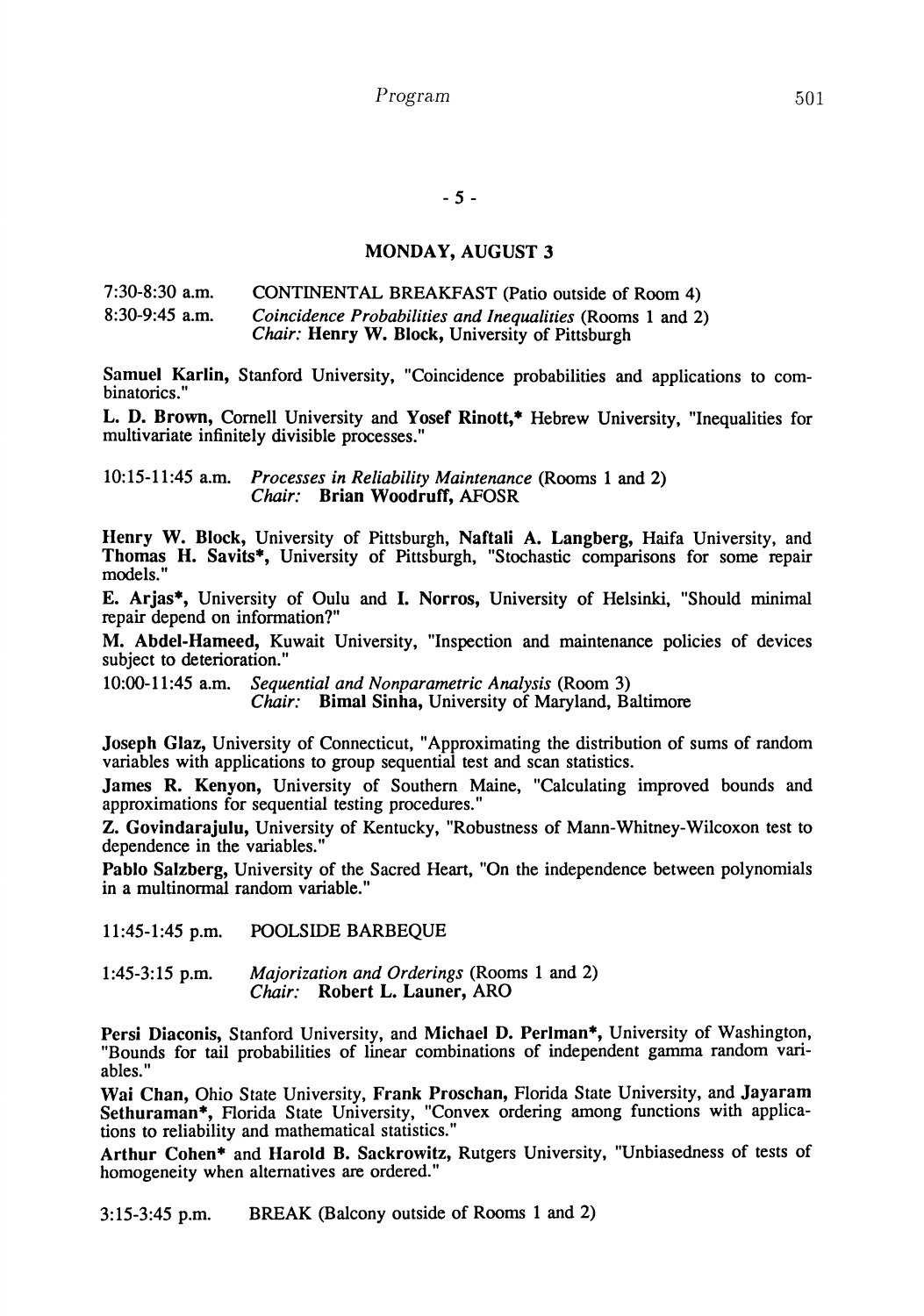3:45-5:15 p.m. *Dependence Concepts, II* (Rooms 1 and 2) *Chair:* **Moshe Shaked,** University of Arizona

**Barry C. Arnold,** University of California, Riverside, "Dependence in conditionally specified distributions."

**D. R. Jensen, V.P.I., "Invariance properties of arrays through dependence by mixing." Tadeusz Bromek,** Polish Academy of Sciences. Title to be announced.

| 6:30-8:00 p.m.    | DINNER (Room 4 and Patio outside)                                                                      |
|-------------------|--------------------------------------------------------------------------------------------------------|
| $8:00-9:00$ p.m.  | <i>Special Interest Group Discussions (Boardroom), "Contingency tables</i><br>and positive dependence" |
| $8:00-12:00$ p.m. | INFORMAL GATHERING (Four Seasons Lounge)                                                               |

# **TUESDAY, AUGUST 4**

| $7:30-8:30$ a.m. | <b>CONTINENTAL BREAKFAST</b> (Patio outside of Room 4)                       |
|------------------|------------------------------------------------------------------------------|
| $8:30-9:30$ a.m. | <i>Topics in Reliability</i> (Rooms 1 and 2)<br>Chair: Brian Woodruff, AFOSR |

**Mark Brown,** City College, CUNY, "Bivariate constructions, coupling and error bounds." **Moshe Shaked,\*** University of Arizona and **J. George Shanthikumar,** University of California, Berkeley, "Multivariate conditional hazard rate functions."

8:45-10:00 a.m. *Dependence Concepts, III* (Room 3) *Chair:* **David Stoffer,** University of Pittsburgh

**K. Subramanyam,** University of Pittsburgh, and M. **Bhaskara Rao\*,** University of Sheffield, "On the structure of  $2 \times \infty$  bivariate distributions which are totally positive of order two."

**K. Subramanyam,** University of Pittsburgh, "Some comments on positive quadrant dependence."

**Sanat K. Sarkar,** Temple University, "On quasi- independence in ordinal contingency tables."

10:00-11:30 a.m. *Inequalities and Orderings* (Rooms 1 and 2) *Chair:* **Ingram Olkin,** Stanford University

**J.H.B. Kemperman,** Rutgers University, "Inequalities for the Borda ranking of random variables."

**Y. L. Tong,** Georgia Institute of Technology, "Inequalities for a class of positively dependent random variables with a common marginal."

**Phillip Boland\*,** University College, Dublin, and **Frank Proschan,** Florida State University, "Multivariate arrangement increasing functions with applications in probability and statistics."

11:30-12:45 p.m. Title to be announced. *Chair:* **Michael Meyer,** Carnegie-Mellon University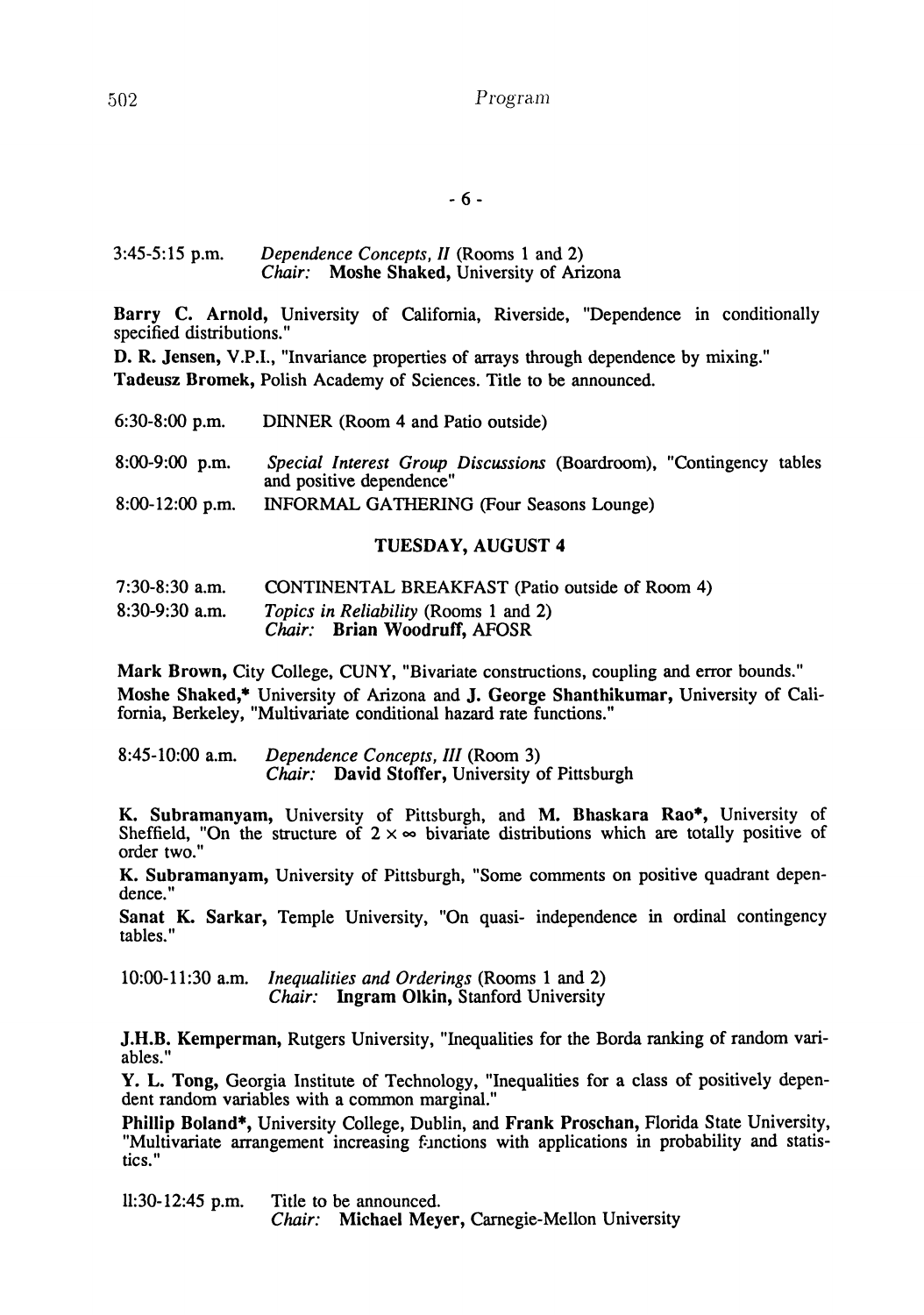Leo A. Goodman, University of California, Berkeley (tentative). Title to be announced.

**Ruth Douglas** and **Stephen E. Fϊenberg\*,** Carnegie-Mellon University, "An overview of dependency models for cross-classified categorical data involving ordinal variables."

12:45-1:30 p.m. LUNCH (Room 4) 1:30-3:00 p.m. *Ising Models and Dependence Inequalities* (Rooms 1 and 2) *Chair:* **Y. Mittal,** NSF and **VPI**

**Charles M. Newman,** University of Arizona, "Ising models as dependent percolation models."

**Kumar Joag-Dev,** EPFL Lausanne and University of Illinois, "A version of Kelly-Sherman inequality for Ising model with an application."

**Loren D. Pitt,** University of Virginia, "Semi-groups and positive correlations."

| $1:30-3:00$ p.m. | <i>Reliability and Dependence</i> (Room 3)      |  |
|------------------|-------------------------------------------------|--|
|                  | Chair: Satish Iyengar, University of Pittsburgh |  |

**A. P. Basu,** University of Missouri, Columbia, "Some inference problems for dependent sys tems."

**William S. Griffith,** University of Kentucky, "On the role of dependence in the analysis of consecutive k-out-of-n systems."

**Jerzy Filus,** Illinois Institute of Technology, "On multivariate probability distributions as models of reliability for systems with dependent life times of their components."

| $3:00-6:00$ p.m.  | FALLINGWATER TRIP (Sign-up required.)                                        |
|-------------------|------------------------------------------------------------------------------|
| $7:00-8:30$ p.m.  | DINNER (Hearthside Resturant - reservations required)                        |
| $8:00-9:00$ p.m.  | Special Interest Group Discussions (Boardroom) - "Topics in Depen-<br>dence" |
| $8:30-12:00$ p.m. | INFORMAL GATHERING (Four Seasons Lounge)                                     |